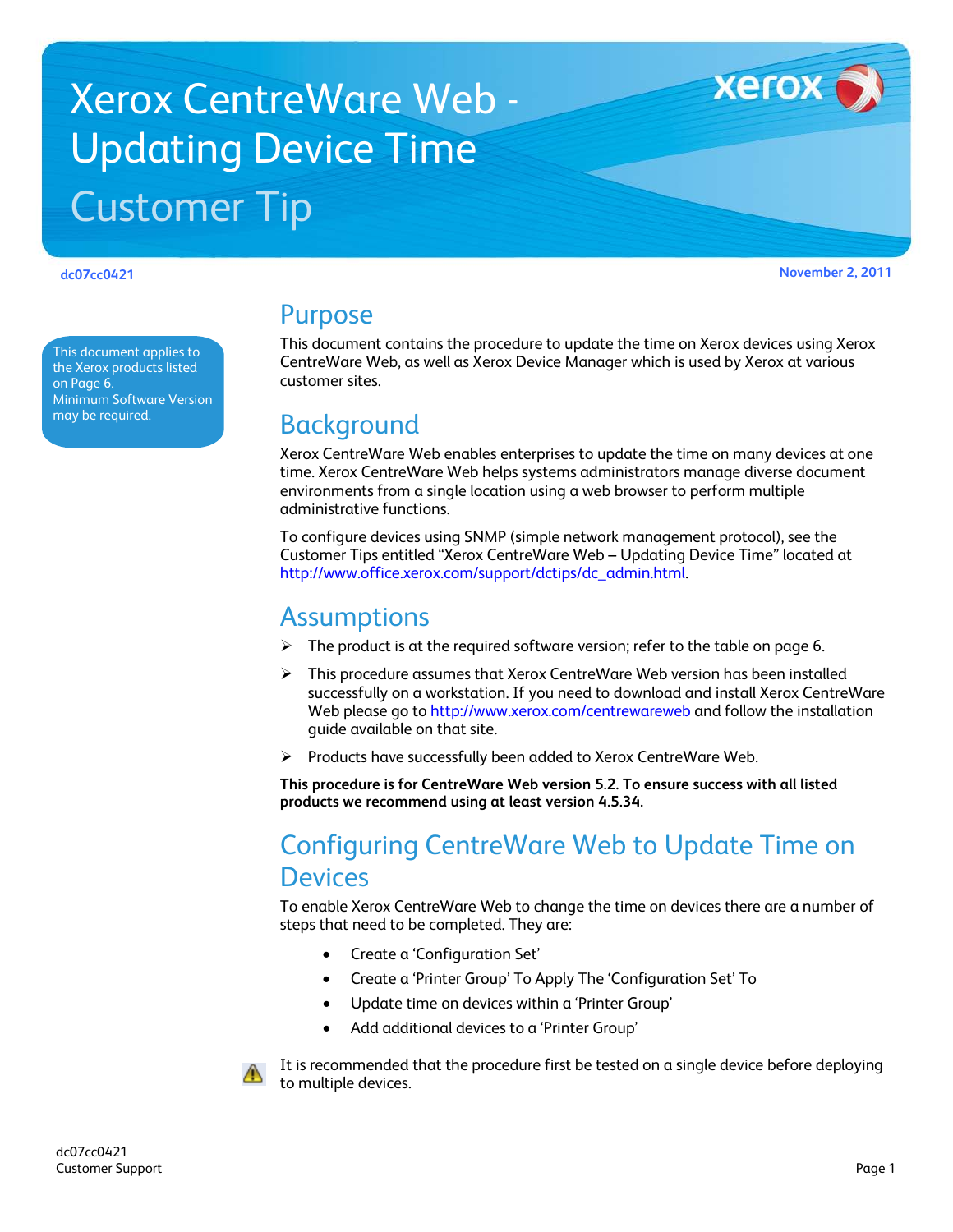#### **Create a Configuration Set**

Configuration Sets are collections of custom stored settings that can be applied to a single printer or a fleet of printers. This is where we will create a configuration set to configure the time on a device.

1. At the local Xerox CentreWare Web home page click **[Printers] Tab [Configurations Sets] [New Set]**. A New Configuration Set screen will appear.

| <b>Configuration Set:</b> |                                        |                                 |                 |                       |       |                                                                                                                         |  |
|---------------------------|----------------------------------------|---------------------------------|-----------------|-----------------------|-------|-------------------------------------------------------------------------------------------------------------------------|--|
| Identity                  | Asset Defaults Protocols Scan Services |                                 | <b>Security</b> | <b>Job Accounting</b> | Other |                                                                                                                         |  |
| Set Identity              |                                        |                                 |                 |                       |       |                                                                                                                         |  |
|                           |                                        |                                 |                 |                       |       | A It is recommended that the configuration set first be tested on a single device before deploying to multiple devices. |  |
| v Identity                |                                        |                                 |                 |                       |       |                                                                                                                         |  |
| Set Name*                 |                                        | Time Update - Eastern Time Zone |                 |                       |       |                                                                                                                         |  |
| Owner                     |                                        |                                 |                 |                       |       |                                                                                                                         |  |
| Owner                     |                                        |                                 |                 |                       |       |                                                                                                                         |  |
| URL                       |                                        |                                 |                 |                       |       |                                                                                                                         |  |
| E-Mail                    |                                        |                                 |                 |                       |       |                                                                                                                         |  |
| Phone                     |                                        |                                 |                 |                       |       |                                                                                                                         |  |
| Location                  |                                        |                                 |                 |                       |       |                                                                                                                         |  |
| Comment                   |                                        |                                 |                 |                       |       |                                                                                                                         |  |
| Character limit: 250      |                                        |                                 |                 |                       |       |                                                                                                                         |  |
|                           |                                        |                                 |                 |                       |       |                                                                                                                         |  |

2. Enter a '**Set Name**' that will help you distinguish this set from the others you have or will be creating in the future. In this example we are using 'Time Update – Eastern Time Zone'.

| Configuration Set:                                                                         |  |  |                                                                      |  |  |  |  |  |  |
|--------------------------------------------------------------------------------------------|--|--|----------------------------------------------------------------------|--|--|--|--|--|--|
| Identity   Asse   Defaults   Protocols   Scan Services   Security   Job Accounting   Other |  |  |                                                                      |  |  |  |  |  |  |
|                                                                                            |  |  | Front Panel/Console   Time   Features   Multinational   Energy Saver |  |  |  |  |  |  |
|                                                                                            |  |  |                                                                      |  |  |  |  |  |  |

3. Select the **[Defaults]** tab and then **[Time]**.

| $\overline{\mathbf{r}}$ Time                                  |                                                                                                                |
|---------------------------------------------------------------|----------------------------------------------------------------------------------------------------------------|
|                                                               |                                                                                                                |
| Synchronize Time & Zone                                       |                                                                                                                |
| Device Time<br>(GMT-05:00) Eastern Time (US & Canada)<br>Zone |                                                                                                                |
| Device DST On<br>No.                                          |                                                                                                                |
| <b>Time Source</b>                                            |                                                                                                                |
| C Internal Clock                                              |                                                                                                                |
| C NTP Server (Network Time Protocol)                          |                                                                                                                |
| Primary Server DNS Name or IP<br>Address                      |                                                                                                                |
| Alternate Server DNS Name or IP<br>Address                    |                                                                                                                |
|                                                               | Primary and Alternate NTP servers must both be specified using the same format, either IP Address or DNS name. |

- 4. Within the '**Time**' section select the '**Synchronize Time & Zone**' box.
- 5. From the drop-down list select the time zone in which the device(s) reside.

*Note:* The 'Device DST On' pull-down does not need to be changed.

- 6. In the '**Time Source**' section choose how you want the remote devices to be updated.
	- '**Internal Clock**' This option will use the date/time of the device in which you are performing the update with. Note the Automatically Adjust for Daylight Saving Time on the system being used must be disabled.
	- '**NTP Server**' Include the IP Address or DNS name of the Primary and Alternate NTP Server.

*Note: Primary and Alternate NTP servers must both be specified using the same format, either IP Address or DNS name.*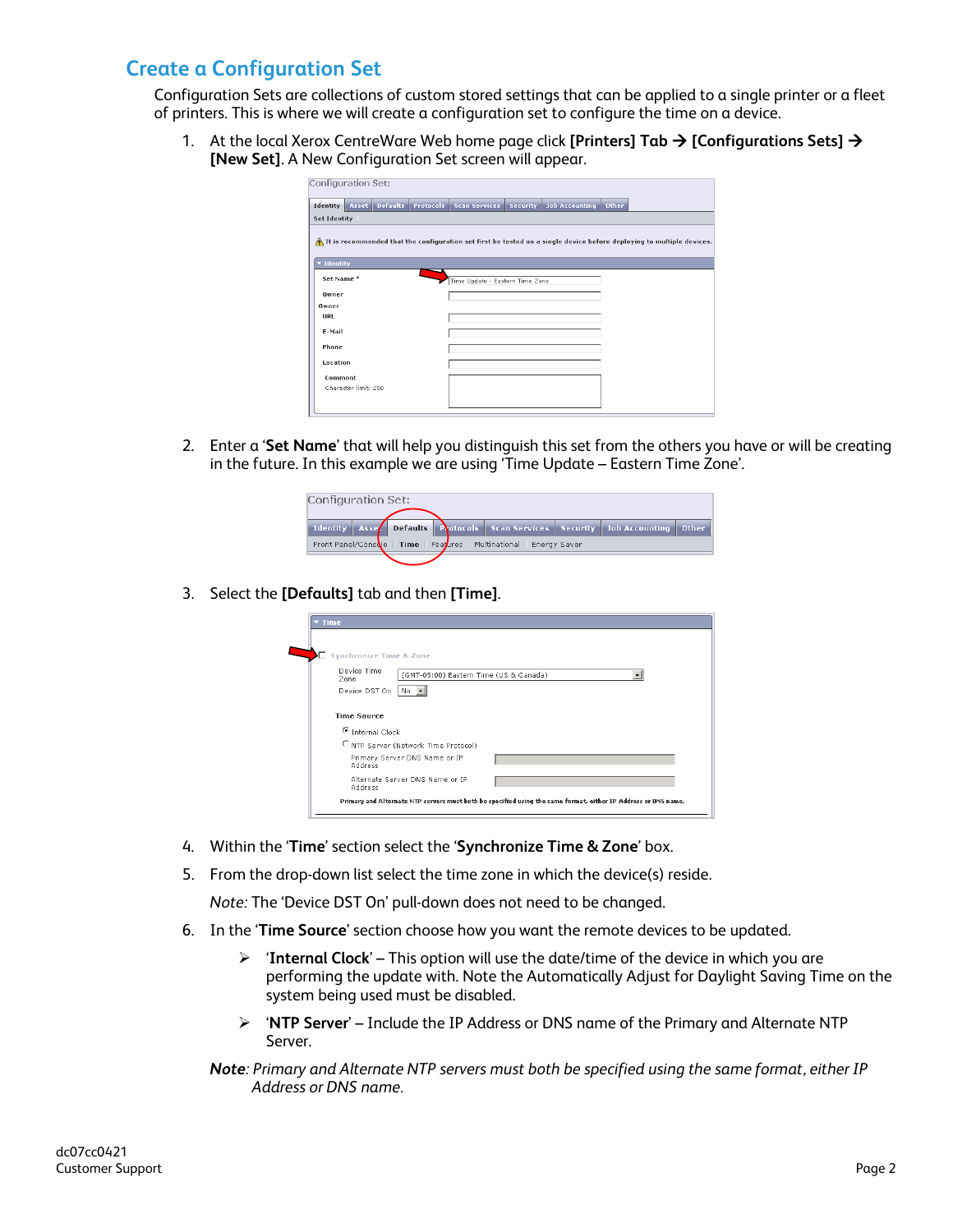7. Select **[Save]** at the bottom of the page.

| Set Name $\blacktriangle$<br>$\angle \Box$ Time Update - Eastern Time Zone | <b>Configuration Sets</b> | <b>III</b> Table Preferences                   |
|----------------------------------------------------------------------------|---------------------------|------------------------------------------------|
|                                                                            |                           | <b>Comment Owner URL E-Mail Phone Location</b> |
|                                                                            |                           |                                                |
|                                                                            |                           |                                                |
|                                                                            |                           |                                                |

8. If successful you should see the new configuration set listed.

### **Create a Printer Group to Apply the Configuration Set To**

A Printer Group, for this purpose, is a list of devices that will be sent the Configuration Set that was created in the previous section.



1. Select the [**Printers**] tab and then **[Printers] [New Group]**

| New Group      |                                 |  |
|----------------|---------------------------------|--|
| Identity       |                                 |  |
| Group Name [1] | Time Update - Eastern Time Zone |  |
| Owner          |                                 |  |
| <b>URL</b>     |                                 |  |
| E-Mail         |                                 |  |
| Phone          |                                 |  |
| Location       |                                 |  |
| Comment        |                                 |  |
|                |                                 |  |
|                |                                 |  |
|                |                                 |  |

- 2. Enter a '**Group Name**' that will help you distinguish this set from the others you have or will be creating in the future. In this example we are using 'Time Update – Eastern Time Zone'.
- *If you need to reset the time on devices in multiple time zones, please create a 'Configuration Set' for each time zone.*
	- 3. Optional Enter a description in the '**Comment**' field. Ensure that the comment is sufficiently descriptive so when it is revisited in the future anyone will understand the purpose of the 'Configuration Set'.
	- 4. Select **[Save]**.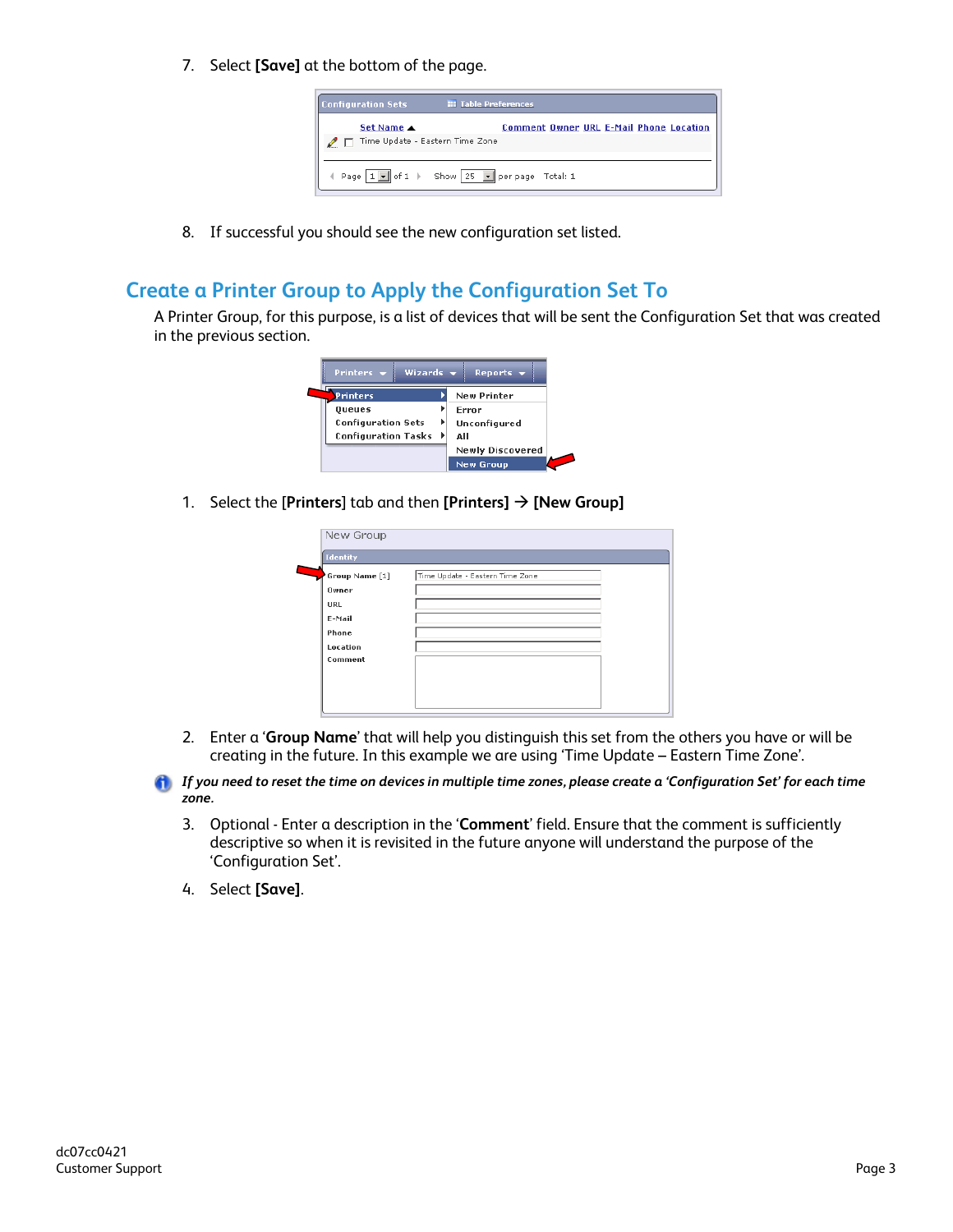### **Add Printers to the Newly Created Printer Group**

1. Click on the **[Printers]** tab.

| ▼ Group: All                                        |                                                                                                       |                                   |    |
|-----------------------------------------------------|-------------------------------------------------------------------------------------------------------|-----------------------------------|----|
| Printer Actions (select printers first)             |                                                                                                       | <b>Group Actions</b>              |    |
| $\rightarrow$ Install                               | <b>Reset Printers</b>                                                                                 | Configuration<br>Ð                |    |
| Troubleshoot                                        | <b>Delete Printers</b>                                                                                | Status Alerts                     |    |
| <b>Modify Traps</b><br>٠                            | $\rightarrow$ Copy to Groups                                                                          |                                   |    |
| Ð<br>Apply Configuration<br><b>Check Compliance</b> |                                                                                                       |                                   |    |
| <b>Upgrade Printers</b>                             |                                                                                                       |                                   |    |
|                                                     |                                                                                                       |                                   |    |
|                                                     | ▼ Printers in Database: 0. If your printer is not listed, Configure the system to find more printers. |                                   |    |
|                                                     | Queues in Database: 0. If your queue is not listed, then go to the Queues view.                       |                                   |    |
| <b>Printers</b>                                     | <b>III</b> Table Preferences                                                                          |                                   |    |
|                                                     |                                                                                                       |                                   |    |
| Find                                                | IP Address<br>in.                                                                                     |                                   | Go |
|                                                     |                                                                                                       |                                   |    |
|                                                     | Select All Icon ▲ Printer Status IP Address Printer Type Printer Model Serial Number                  |                                   |    |
|                                                     | All -                                                                                                 | $All -$<br>$All - 1$              |    |
|                                                     |                                                                                                       | There are no printers to display. |    |
| Page  1<br>nf 1                                     | Show 25<br>per page                                                                                   | Total: 0                          |    |

- 2. Select the printer you would like to include in the newly created 'Time Update Eastern Time Zone' printer group.
- 3. Select **[Copy to Groups]** within the **[Printer Actions]** section.
- 4. Select the newly created group and select the down arrow button to move the group into the '**Selected Groups'** area.
- 5. Select **[Finish]**.

#### **Update Time on Devices within a Printer Group**

*It is recommended that the configuration set first be tested on a single device before deploying to multiple devices.* 



- 1. Click **[Printers] [Your Group Name]**, in this example we are using 'Time Update Eastern Time Zone Devices'.
- 2. Click **[Select All]** within the 'Printers' section.
- 3. Click **[Apply Configuration / Check Compliance]** which will bring you to the 'Apply Configuration / Check Compliance' screen.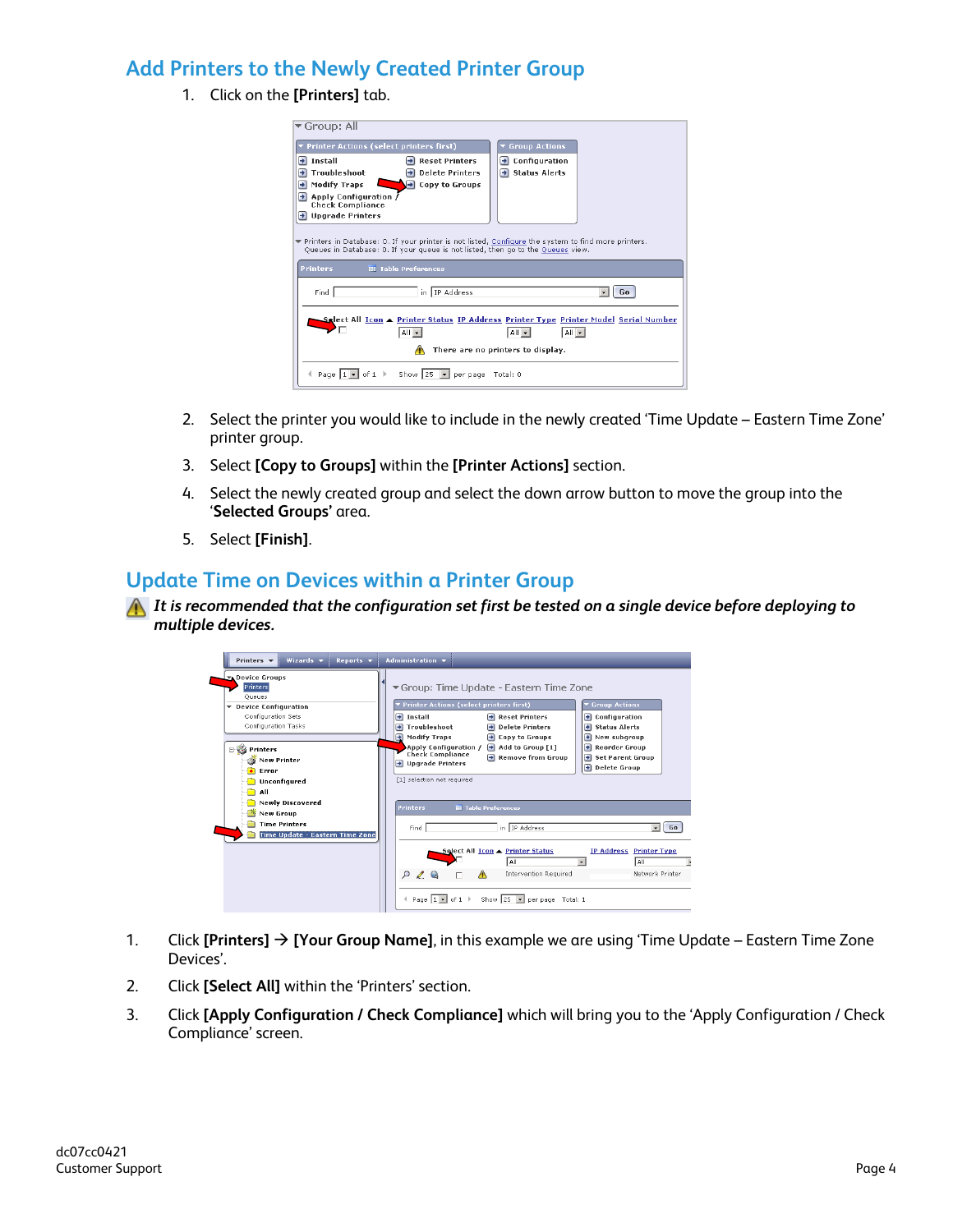|      | Action Performed                                                                                                                                  |                   |    |              |          |                                 |         |  |  |  |  |
|------|---------------------------------------------------------------------------------------------------------------------------------------------------|-------------------|----|--------------|----------|---------------------------------|---------|--|--|--|--|
|      | <b>Configuration Set</b>                                                                                                                          |                   |    |              |          | Time Update - Eastern Time Zone |         |  |  |  |  |
|      | C Audit Check<br>Check whether the devices match the configuration set.                                                                           |                   |    |              |          |                                 |         |  |  |  |  |
|      | C. Apply Configuration Set<br>Apply the configuration set to the devices.                                                                         |                   |    |              |          |                                 |         |  |  |  |  |
|      | C Audit Check / Apply Configuration<br>Check whether the devices match the configuration set. If not the desired value is written to the devices. |                   |    |              |          |                                 |         |  |  |  |  |
|      |                                                                                                                                                   |                   |    |              |          |                                 |         |  |  |  |  |
| Ж    | It is recommended that the configuration set first be tested on a single device before deploying to multiple devices.                             |                   |    |              |          |                                 |         |  |  |  |  |
| п    | Reboot Device after Applying Configuration, If Necessary                                                                                          |                   |    |              |          |                                 |         |  |  |  |  |
|      |                                                                                                                                                   |                   |    |              |          |                                 |         |  |  |  |  |
|      |                                                                                                                                                   |                   |    |              |          |                                 |         |  |  |  |  |
|      | <b>Schedule Period</b>                                                                                                                            |                   |    |              |          |                                 |         |  |  |  |  |
| õ.   | Once                                                                                                                                              |                   |    |              |          |                                 |         |  |  |  |  |
| c    | Hourly                                                                                                                                            |                   |    | Every        |          | $\overline{\phantom{a}}$<br>Ŀ.  | Moure   |  |  |  |  |
| с    | Daily                                                                                                                                             |                   |    | Every        |          | II.<br>$\overline{\phantom{a}}$ | Days    |  |  |  |  |
| c    | Weekly                                                                                                                                            |                   |    | <b>Every</b> |          | $2 - 30$                        | Week(s) |  |  |  |  |
|      |                                                                                                                                                   |                   |    |              |          |                                 |         |  |  |  |  |
| Date |                                                                                                                                                   | <b>March 2010</b> |    |              |          |                                 |         |  |  |  |  |
|      | Sun Mon Tue Wed Thu Fri Sat                                                                                                                       |                   |    |              |          |                                 |         |  |  |  |  |
|      | 28                                                                                                                                                | 2                 | з  | ÷            | s<br>6   |                                 |         |  |  |  |  |
|      | $\overline{z}$<br>8                                                                                                                               | $\overline{9}$    | 10 |              | 11 12 13 |                                 |         |  |  |  |  |
|      | 15<br>14                                                                                                                                          | 16                | 17 |              | 18 19 20 |                                 |         |  |  |  |  |
|      | 21<br>22                                                                                                                                          | 23                | 24 |              | 25 26 27 |                                 |         |  |  |  |  |

- 4. In the '**Action Performed**' section choose the '**Configuration Set**' you want to apply.
- 5. Select the **[Apply Configuration Set]** button. It is NOT necessary to select the 'Rebot Device…' check box.
- 6. Schedule the date and time you would like the configuration set to be applied. If you do not change these options the configuration set will be applied to the machine once '**Save**' is selected.
- 7. Click on **[Save]**.



- 8. To verify that the configuration set has been processed. Select **[Configuration Tasks]** under the '**Device Configuration**' section.
- 9. Select the configuration task by checking the box next to it.



- 10. In the Actions pull down select **[View Results / Progress]**.
- 11. To add additional printers to the newly created printer group revisit the 'Add Printers to the Newly Created Printer Group' section and choose additional printers.